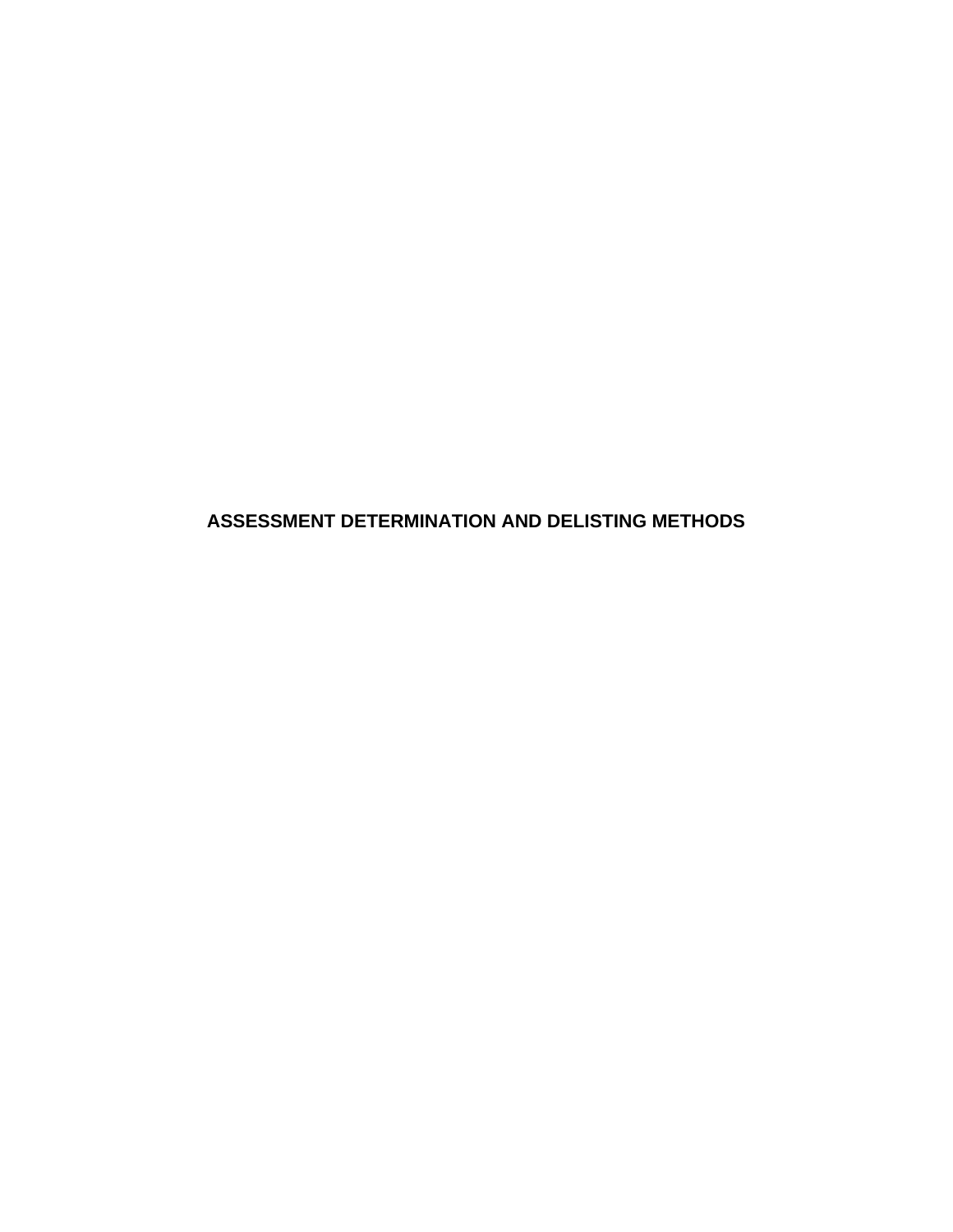Prepared by:

Gary Walters and Molly Pulket Pennsylvania Department of Environmental Protection Office of Water Programs Bureau of Clean Water 11<sup>th</sup> Floor: Rachel Carson State Office Building Harrisburg, PA 17105

2015

Edited by:

Dustin Shull and Molly Pulket Pennsylvania Department of Environmental Protection Office of Water Programs Bureau of Clean Water 11<sup>th</sup> Floor: Rachel Carson State Office Building Harrisburg, PA 17105

2021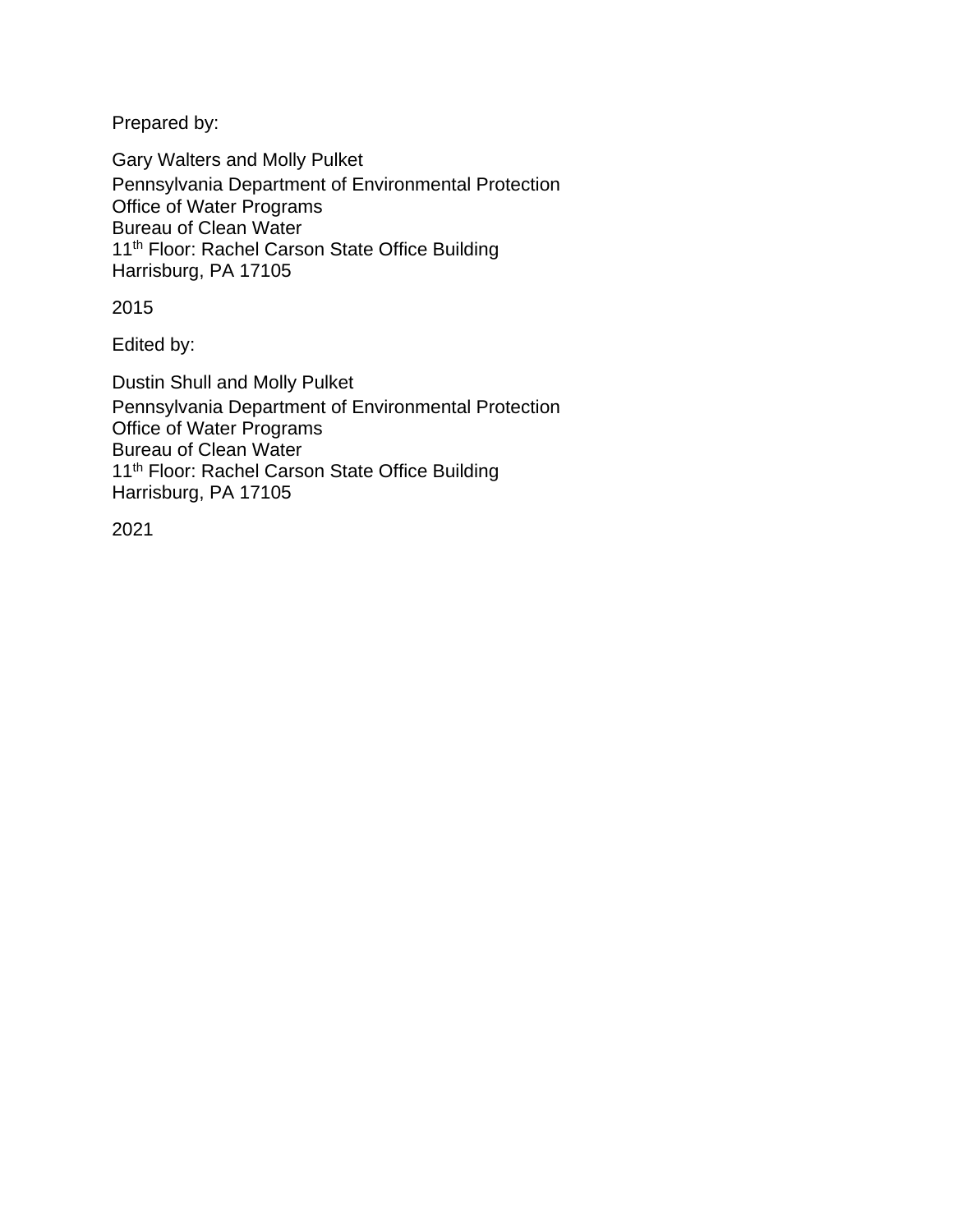# **ASSESSMENT DETERMINATIONS**

To meet the objective of creating accurate and precise determinations using the methods detailed above, DEP's assessments are conducted on a segment-by-segment basis of the National Hydrologic Dataset (NHD) flowline layer in a DEP Geographic Information System (GIS) application. Unlike most states that assess whole watersheds probabilistically, DEP conducts a statewide census primarily using targeted monitoring to identify individual stream reaches as attaining or impaired. This results in more detailed and accurate assessments of the waterbody, significantly reduces the need to revisit sites, and allows DEP to focus resources on only those segments of a waterbody that are not meeting applicable WQS.

### **Using the Methods**

## Independent Applicability

The assessment methods detailed in Chapters 2–4 constitute the current "decision rules" DEP uses when making assessments. These methods are understood to be independently applicable when making assessment determinations. This is based on USEPA guidance, which mandates that all assessment methods must be evaluated on a stand-alone basis (USEPA 2002). One exception to the independent applicability rule is with discrete and continuous physicochemical sampling methodologies for parameters that can be measured by both methods (e.g., pH, dissolved oxygen). Given that continuous datasets are simply more robust than discrete datasets, continuous datasets can be used to reassess or delist assessment determinations that were based on discrete datasets. Because of the ability to better capture important daily and seasonal variations with a continuous dataset, it is not recommended to use discrete data to reassess or delist a stream that was initially assessed with a continuous dataset. Continuous datasets are preferred for parameters where this technology is available.

## Narrative Criteria

The assessment methods detailed in Chapters 2–4 may be used to assess the narrative criteria found in 25 Pa. Code §93.6(a) and (b). For narrative criteria assessments, these methods may be used in a "weight of evidence" approach to come to a final assessment determination.

## **Outside Data**

In addition to the data DEP collects, DEP readily accepts and values all data from outside agencies and the public for use in making assessments. However, different data types and levels of quality assurance determines how those data can be used. DEP's tiered data acceptance strategies follow the same general tiered framework as described by the Chesapeake Bay Monitoring Cooperative's Prioritization Report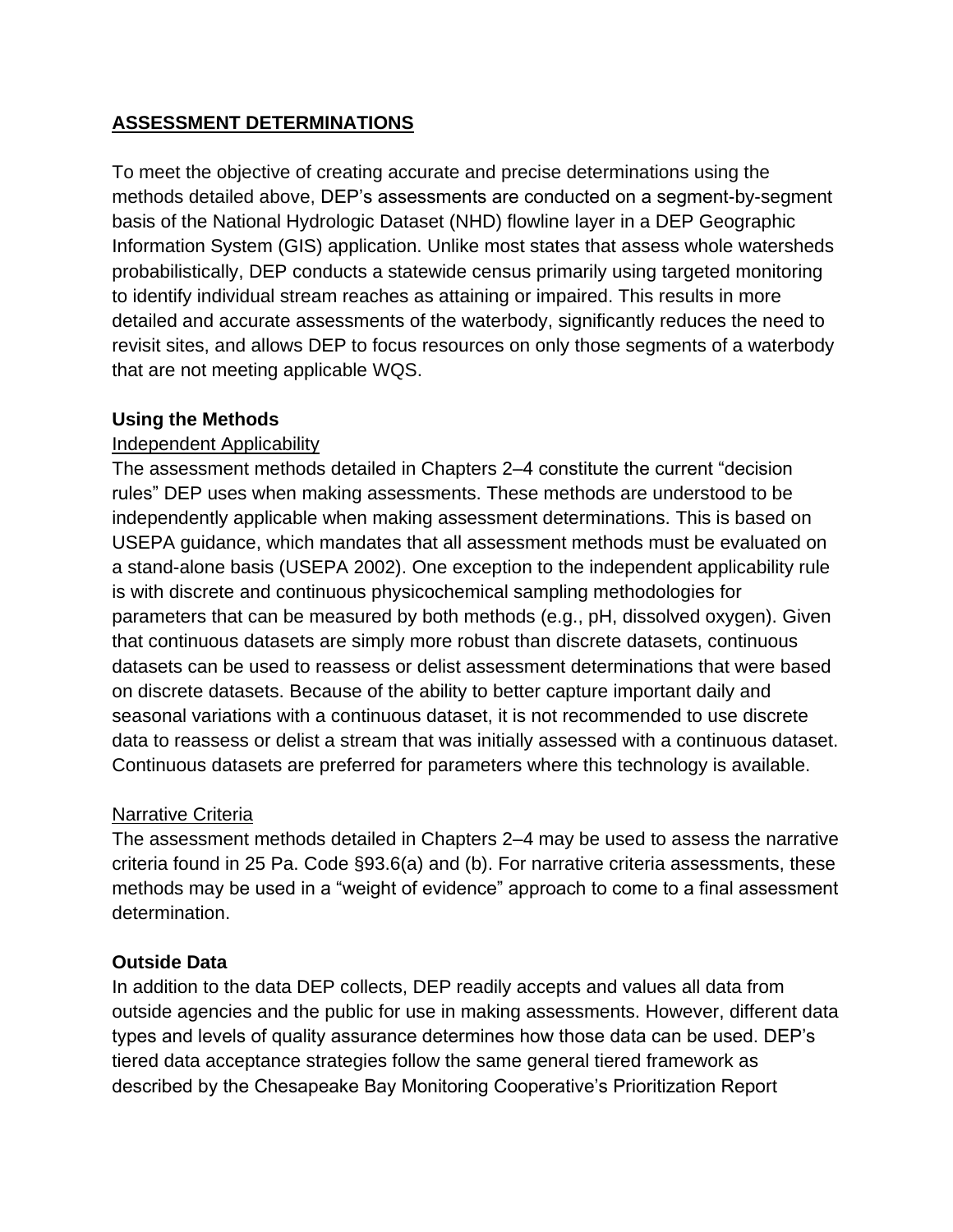(Chesapeake Bay Monitoring Cooperative 2017). Tier 1 data is generally defined as educational or environmental screening data that has known quality and a study plan but does not follow DEP or USEPA quality assurance plans. These data will not be used for assessment determination purposes but can be used by DEP to highlight areas of interest for future monitoring efforts. Tier 2 data have clearly defined quality assurance plans and procedures but may not have followed DEP monitoring protocols described in the Water Quality Monitoring Protocols for Streams and Rivers (Shull and Lookenbill 2018). These data may not be used for assessment determination purposes but can be used for other purposes such as trend or performance analysis. Tier 3 data are assessment level data that have approved quality assurance plans, follow appropriate study designs, and follow DEP monitoring protocols (Shull and Lookenbill 2018). Individuals seeking to provide DEP with Tier 3 data should also be trained and audited by DEP staff before submitting data.

Some interstate surface waters of Pennsylvania have water quality regulation through compact commissions. These waters are comprised of the Ohio River and Delaware River mainstems. The Ohio River Valley Water Sanitation Commission (ORSANCO) and the Delaware River Basin Commission (DRBC) have established methodology, in consultation with DEP and other compact states, to assess the attainment of WQS in compliance with CWA Section 305(b) and provide those results to the states and USEPA. DEP reviews these data and results to make appropriate assessments for both Section 303(d) and 305(b) in the Integrated Report. These assessments apply to the protected uses of the Ohio River from the confluence of the Allegheny and Monongahela Rivers to the PA/WV state line and for the West Branch Delaware River at the PA/NY state line and the mainstem Delaware River from the confluence of the East and West Branches through the Delaware estuary to the PA/DE state line.

### **Sample Design Considerations**

Thoughtful study design and execution are critical to assuring water quality sampling efforts provide the information necessary to make assessment decisions. More information on acceptable sampling design procedures are found in DEP monitoring protocols (Shull and Lookenbill 2018). For assessment determination purposes, DEP utilizes both targeted and probabilistic sampling designs. However, DEP believes the targeted "judgment-based" sampling design is the most suited method to assess WQS and uses. Targeting sampling not only focuses in on sources and causes of potential impairment, it also delimits the spatial effect of the impact. This translates into more accurate assessments. In addition, properly implemented targeted sampling provides information that is necessary if a TMDL is developed. Probabilistic sampling designs can also be useful for assessment determination purposes, especially when waterbodies lack significant environmental stress or are rather homogeneous in land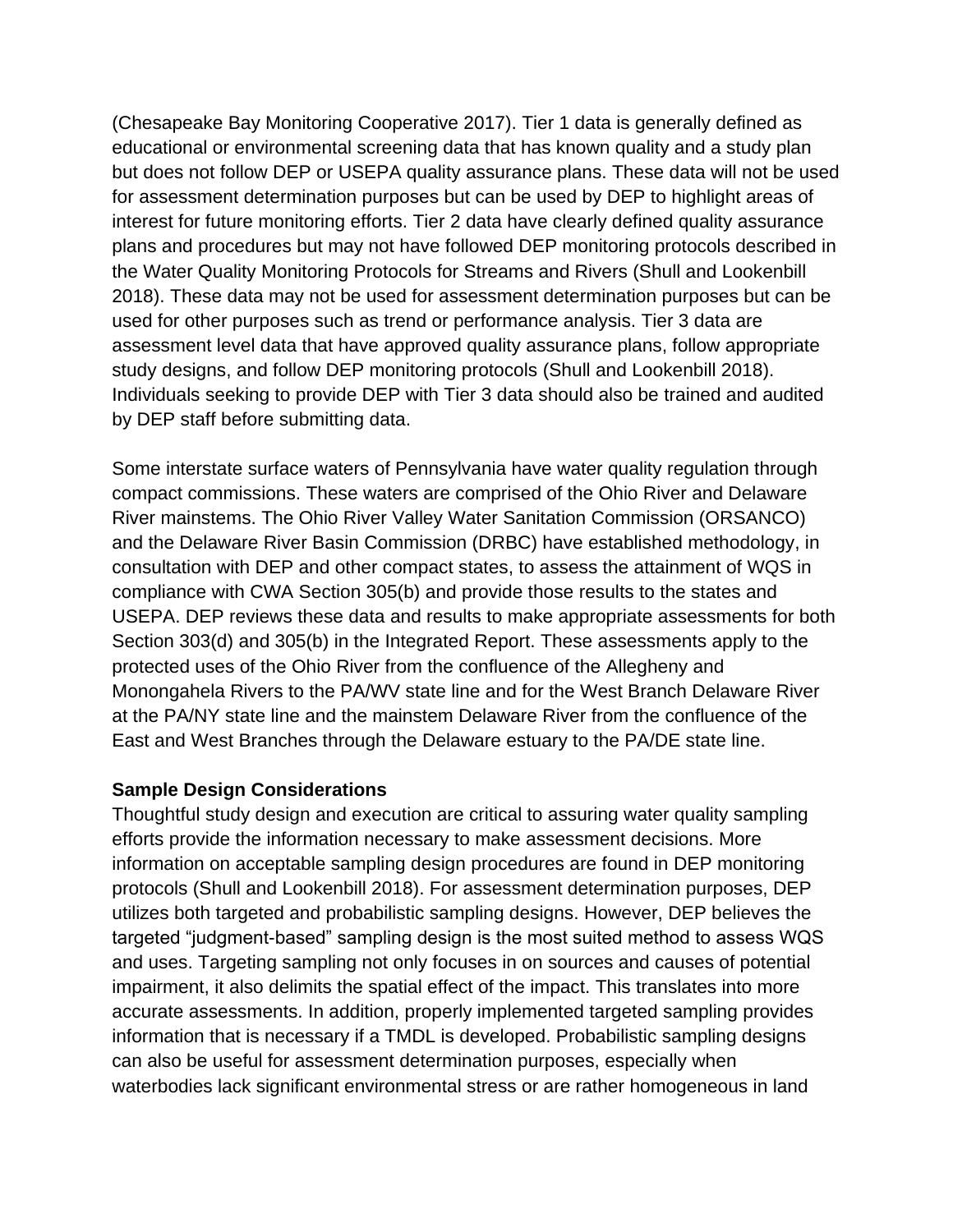use. In these cases, probabilistic sampling can provide accurate information without overextending resources. When a probabilistic sampling design is employed, statistical analysis is conducted to determine miles of attaining and impaired stream miles. The results are then translated into assessment units for the Integrated Report. If probabilistic results return a significant mix of assessment decisions, then the watershed may be revisited using a targeted sampling design to obtain more detailed information for assessments.

## **Requirements for Making Assessments**

Assessments will be completed with data that has been collected using appropriate sampling design, see Monitoring Book (Shull and Lookenbill 2018). Sampling sites and locations are positioned to account for changes in water quality due to influences such as major tributaries, point and nonpoint source impacts, land use changes, soil characteristics, and geology. Additional samples are collected at the limits of these changes to effectively "bracket" potential sources of water quality differences. The minimum length of any assessment unit is typically  $\frac{1}{2}$  mile. Any assessment unit less than ½ mile may be considered a localized impact and likely will not be reported in the Integrated Report. There is no set maximum assessment unit length; however, the size is limited by the DEP GIS application to efficiently save and return results from the database. Approximately 55 segments of the NHD flowline is recommended as a maximum assessment unit length to avoid GIS application issues.

### **Decision Framework**

DEP will implement the following framework when evaluating monitoring data in the use assessment decision process. The details of this appraisal process may vary from application to application based on the unique characteristics and contexts of each situation. However, DEP will follow this process as often as possible to maintain consistency in the use assessment decision process and so that interested stakeholders can clearly see how DEP evaluates data for assessments. The decision framework aims to document and communicate each step of the decision process in a clear, consistent manner addressing the study designs, data quality, data analysis, assumptions, uncertainties, and consequences associated with each use assessment decision. DEP attempts to be as concise as possible within this framework while not compromising adequate discussion of critical issues influencing the decisions.

**(1) Describe monitoring effort.** Describe the waterbody and the watershed, including basin size, land uses, geologies, and other characteristics. Discuss any germane history and context pertaining to the monitoring effort. To the extent possible, describe the motivations and intentions of the monitoring effort, including the individuals and organizations involved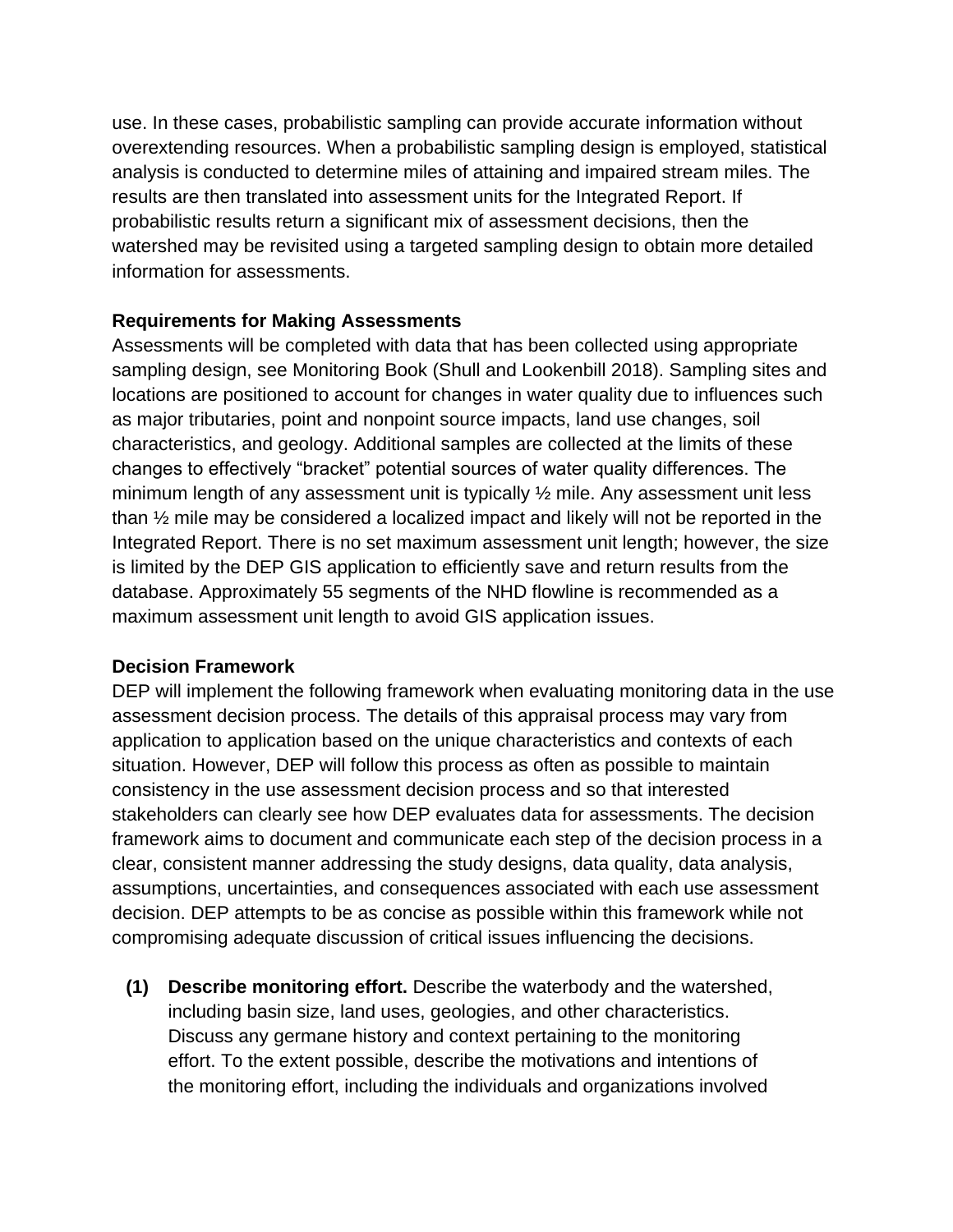as well as the intended use of the information collected. Clearly state study goals. Describe and map monitoring locations. Include any photographs.

- **(2) Check data quality.** Evaluate any study plans and objectives, including sampling plan design details such as recordkeeping, data management, training, sampling techniques, and analytical methods. Check data for typos and other anomalies. Document non-detects and censored data.
- **(3) Gather information on likely sources of variation.** At a minimum, this information will typically include characterization – and quantification where possible – of tributary locations, upstream discharges, geologies, and land uses. Potential sources of this information include stream gages, climatological records, and discharge monitoring reports. Include maps, figures, and diagrams as needed. Discuss relevant physical, chemical, and biological processes and other potential sources of variation for the parameter(s) of concern. Address context-specific considerations (e.g., dams).
- **(4) Explore data.** Perform various graphical analyses (e.g., histograms, probability distribution functions, boxplots, time-series plots, scatterplots with likely sources of variation, LOWESS) to visually explore and illustrate data characteristics. Document summary statistics (e.g., minimum, maximum, mean, median, standard deviation).
- **(5) Evaluate data representativeness.** Evaluate how representative samples are of unmonitored conditions, mindful of the sampling plan design (e.g., sample collection frequency, locations, timing, targeting) and the likely sources of variation with special attention to any critical sampling times and locations. Consider if the system is likely to be spatially wellmixed at monitoring location(s) and how quickly conditions are likely to change in time.
- **(6) Describe the relevant standards.** Identify which criteria are being evaluated and the uses to which they apply. Describe how the parameters of concern impact the protected use (i.e., exposure pathways, detrimental effects) being assessed. Review the associated regulatory language including any relevant criterion rationale documentation.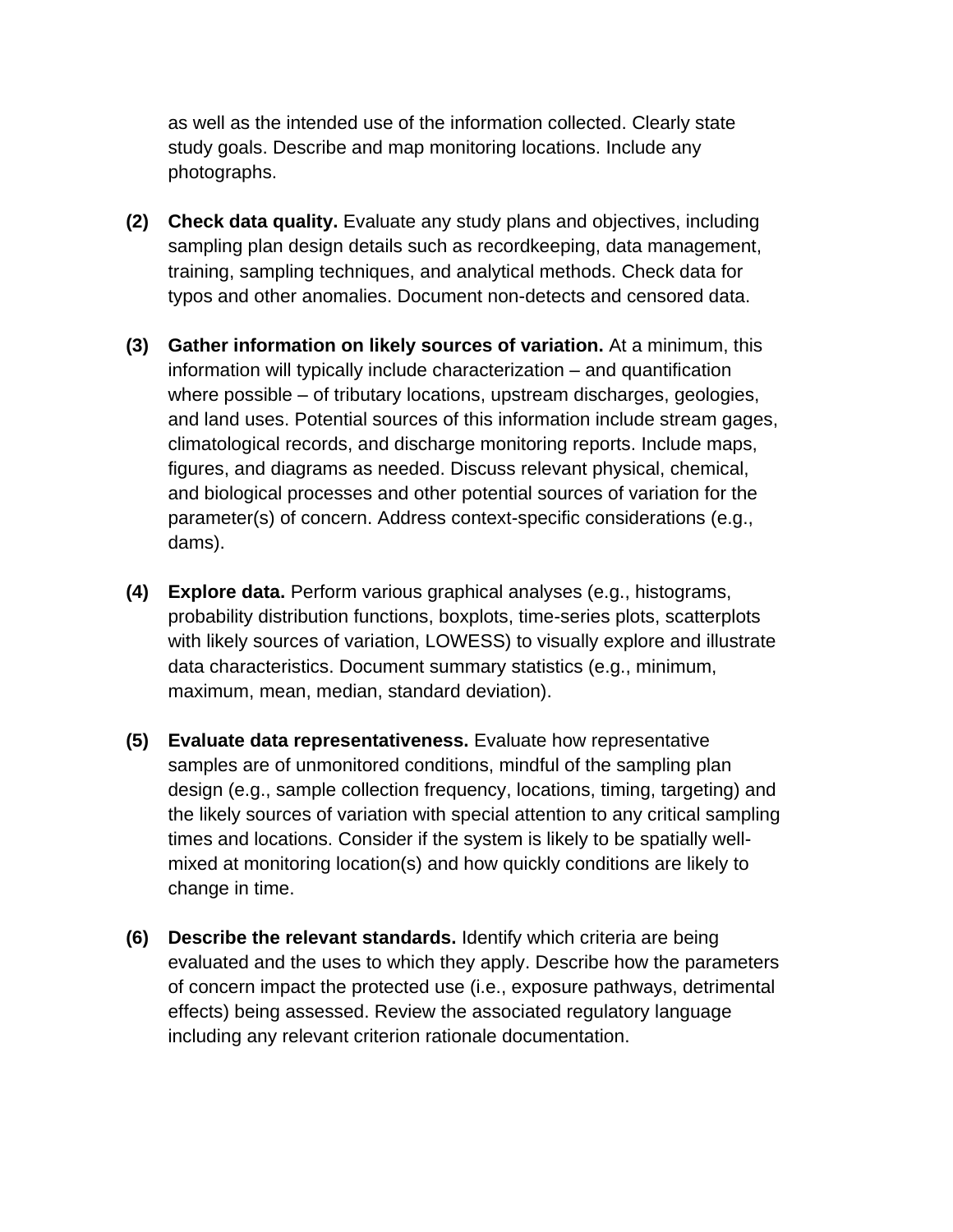- **(7) Apply appropriate analytical procedures.** Select and apply appropriate analytical techniques, mindful of the sampling plan design, monitoring objectives, and the relevant criteria, parameters, and context. State and verify any assumptions associated with each analytical technique. Evaluate decision error rates, if applicable. For hypothesis tests, evaluate null hypothesis choice. Discuss the magnitude, duration, and frequency of relevant criteria digressions, excursions, and/or exceedances.
- **(8) Consider other sources of relevant use assessment information.** Additional sources of information may include: previous or concurrent monitoring efforts; data from water supply intakes; biological surveys; and discharge monitoring reports.
- **(9) Evaluate all relevant lines of evidence.** Bring together the previous steps into a narrative that addresses contextual data interpretations, possible counter arguments, alternative decision choices, and decision consequences, including evaluation of decision error consequences. Explicitly address any policy ramifications if applicable.
- **(10) Decide.** Decide what to do with the dataset and waterbody in question. At a minimum, each decision will include placing the waterbody in one of the Integrated Report categories.

### **Natural Conditions Exception**

Natural quality is defined in 25 Pa. Code § 93.1 as "*The water quality conditions that exist or that would reasonably be expected to exist in the absence of human related activity.*" In accordance with the provisions of Pennsylvania's WQS, waters that have naturally occurring pollutant concentrations, or "natural quality," that prevent the attainment of an established use will not be assessed as impaired, if it can be demonstrated that anthropogenic sources do not cause or contribute to the nonattainment and the pollutant(s) of concern are generated by natural processes.

#### **Reassessment of Previously Assessed Waters**

DEP completed the first statewide ALU assessment of wadeable waters (SSWAP) in 2006 and began reassessment with new methods during 2006 in the eastern regions of the state. The primary focus of reassessment is the attaining waters from the first statewide ALU assessment. The current assessment methodology is more rigorous than the SSWAP method and, as a result, the reassessment of attained waters is to confirm that these waters are attaining ALU. The goal is to reassess all SSWAP ALU attaining waters by 2025. Reassessment of impaired waters is a lower priority unless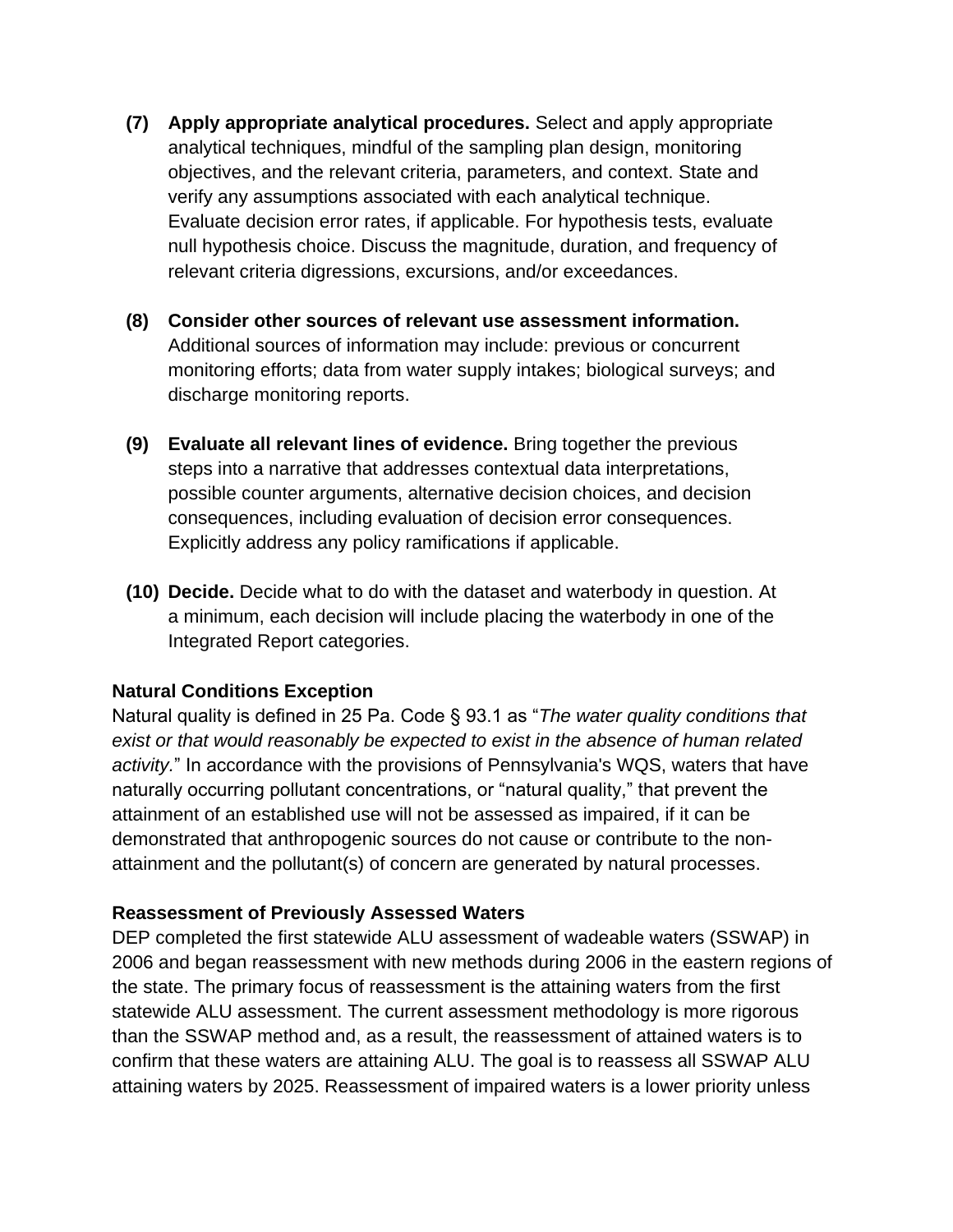conditions have changed as a result of restoration or implementation of a TMDL or it is believed the water may have been listed in error. Reasons to reassess include confirmation of the original source and cause determination and collection of additional data necessary for TMDL development or alternative restoration plans. Following implementation of the TMDL targets and other restoration plans, reassessment should occur after sufficient time has passed to allow for recovery. In general, reassessment following implementation should occur five years after restoration activities have been completed, and if full restoration to WQS has not occurred, reassessment should occur at five-year intervals.

Other use assessments include Fish Consumption, Recreation and Potable Water Supply. Reassessment of these uses should occur within 10 years and identify any changes in status. Assessment of recreation use is ongoing and has only been completed on approximately 40% of the waters of Pennsylvania. The priority for assessment is on assessing the waters that have not yet been assessed as well as reassessing waters that were first assessed prior to 2008.

# **INTEGRATED REPORT CATEGORY ASSIGNMENT**

Chapter 1 introduced and described the Integrated Report Categories. This section describes the assignment of a waterbody segment to one of the Categories based upon the results of the assessment. Categories 1 and 2 are for waters attaining protected uses. Waterbody segments that have been assessed and are attaining all uses are assigned to Category 1. Waterbody segments that have been assessed and are attaining at least one use are assigned to Category 2. Category 3 is reserved for waters that are not assessed for any uses due to insufficient information to complete an assessment.

Impaired waters are assigned to Category 4 or 5. Waters assigned to Category 4 are impaired for one or more uses; however, these waters do not require a TMDL to be developed. Category 4 is comprised of 3 subcategories: 1) Category 4a applies when a TMDL has been completed and approved by USEPA; 2) Category 4b applies when a use impairment caused by a point source pollutant is being addressed by the state through other pollution control requirements and a schedule of compliance. and 3) Category 4c applies when a use is impaired, but the impairment is not caused by a pollutant (i.e., Flow Alterations, Habitat Modification, Water/Flow Variability and Filling and Draining).

Waters assigned to Category 5 are impaired by pollutants for one or more uses and require the development of a TMDL. Category 5 has one subcategory, 5alt, that is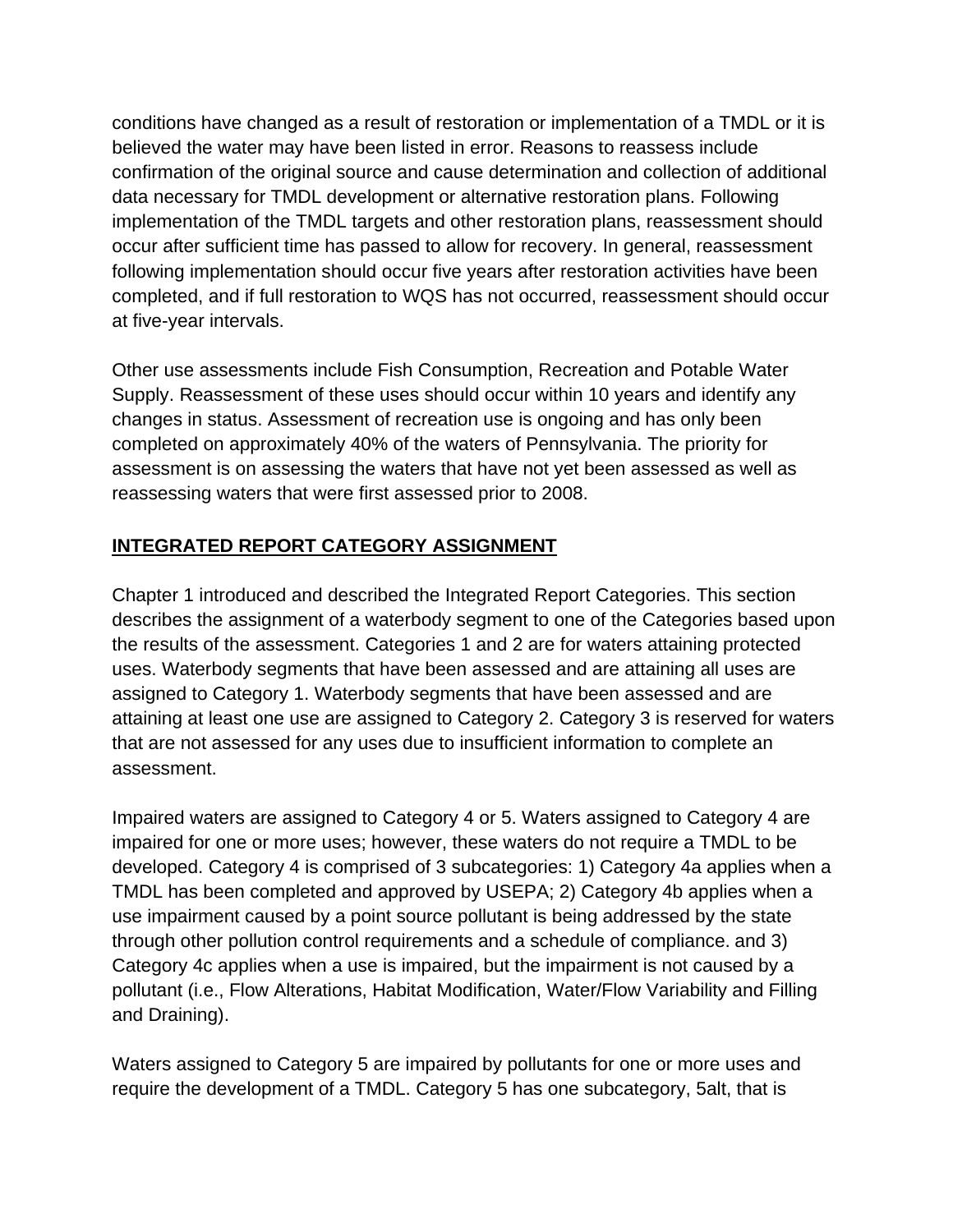comprised of waters that have been identified for water quality restoration through an alternative approach before a TMDL is completed.

# **DELISTING AND REMOVAL OF CAUSES FROM IMPAIRED CATEGORIES**

Any removal of a pollutant on the 303(d) list (Category 5) is considered a "delisting" and is subject to USEPA review and approval. Delistings must come with reasoning and data to support the change. Removal of a cause of impairment from Category 4 is not strictly considered a "delisting" and is not required to be reviewed and approved by USEPA; however, DEP provides this information within the delisting documentation of each Integrated Report for transparency purposes.

# **Delisting Reasons**

There are multiple reasons to remove a cause of impairment from a waterbody (Table 1). When conditions improve in impaired waters it is possible to remove a cause or causes of impairment from the impaired Categories (Category 4 or 5). In addition, if a cause of impairment is no longer appropriate, it can be removed despite the waterbody remaining impaired for other sources or causes. A delisting reason from Table 1 must be assigned to each cause that is being delisted. The refinement reason should only be used when clarifying the metals cause to a more specific metal, when specifying pH as high or low, and when removing cause unknown.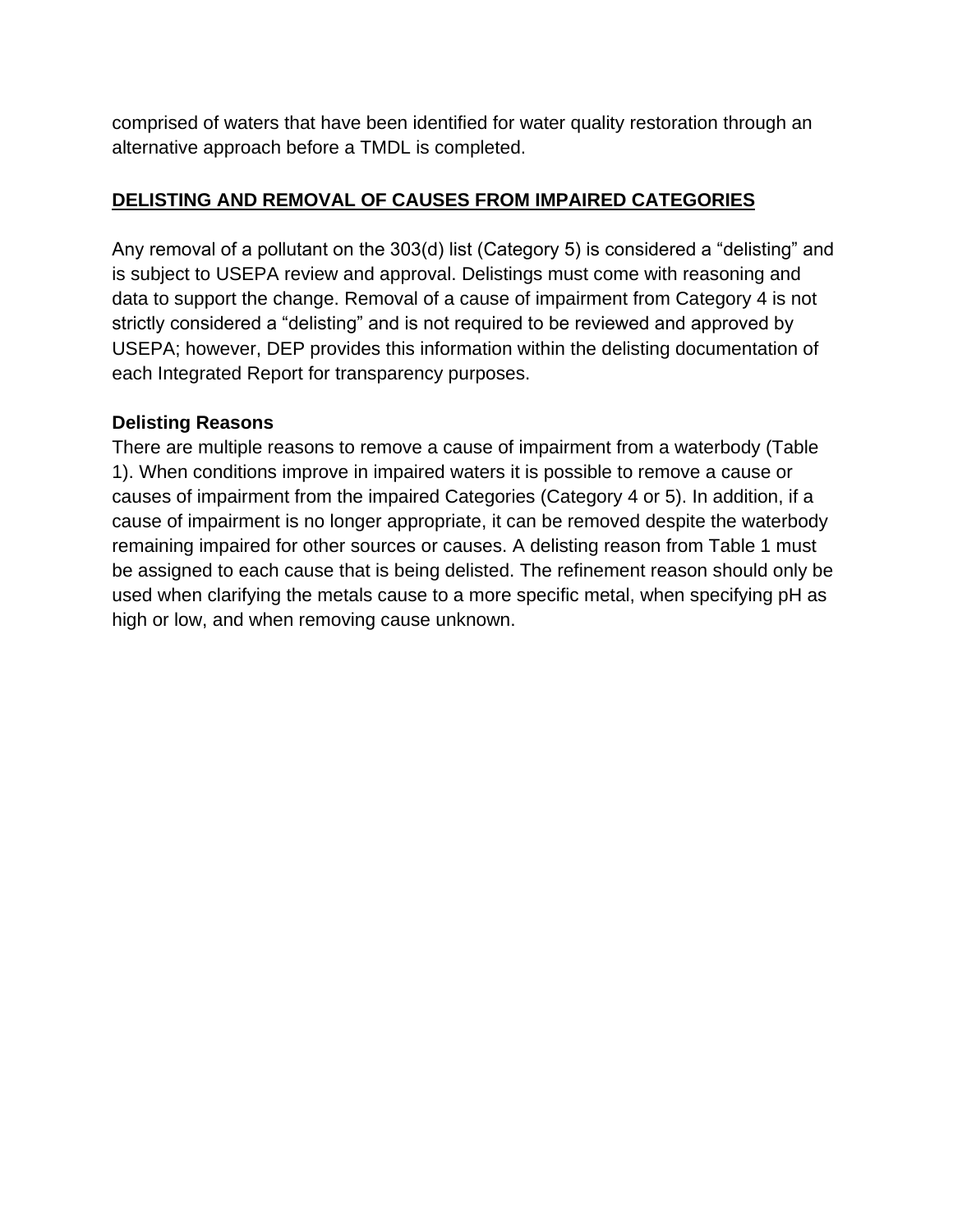|  |  |  | <b>Table 1. USEPA Delisting Reasons</b> |  |
|--|--|--|-----------------------------------------|--|
|--|--|--|-----------------------------------------|--|

|   | <b>Delisted Reason</b>       | <b>Description</b>                                                                                     |
|---|------------------------------|--------------------------------------------------------------------------------------------------------|
| 1 | WQS_NEW_DATA                 | Applicable WQS attained; based on new<br>data                                                          |
| 2 | WQS_RESTORATION_ACTIVITIES   | Applicable WQS attained, due to<br>restoration activities                                              |
| 3 | WQS_LISTING_INCORRECT        | Applicable WQS attained; original basis<br>for listing was incorrect                                   |
| 4 | WQS_STANDARDS_CHANGED        | Applicable WQS attained, due to change<br>in WQS                                                       |
| 5 | REFINEMENT <sup>1</sup>      | Clarification of listing cause                                                                         |
| 6 | WQS_NEW_ASMT_METHOD          | Applicable WQS attained, according to<br>new assessment method                                         |
| 7 | DELISTING_WQS_NOT_APPLICABLE | WQS no longer applicable                                                                               |
| 8 | DELISTING_ORIG_INCORRECT     | Data and/or information lacking to<br>determine WQ status; original basis for<br>listing was incorrect |

### **Delisting Requirements**

It takes the same or greater level of data rigor to delist a cause as it does to make the impairment determination. This documentation could include one year of Discharge Monitoring Reports (DMRs) with data showing the assessed use is meeting criteria, or data showing there is a different cause for the impairment.

To justify reasons 1-7 in Table 1, an assessment must be conducted to show the waterbody is now meeting its use. The data requirements to demonstrate these improvements are found in Table 2. The applicable data and a detailed map displaying the waterbody must be provided to DEP. Appendix B contains an example map of a stream delisting and details the information that should be depicted on the map. For ALU assessments, the macroinvertebrate station(s) and the new attaining IBI score(s) must be displayed. Recreational use assessments should show the station(s) on the map and display the attaining geometric mean(s). If an assessment is based on chemistry, the data showing attainment must be provided. Any other pertinent information or data to justify the delisting should also be provided.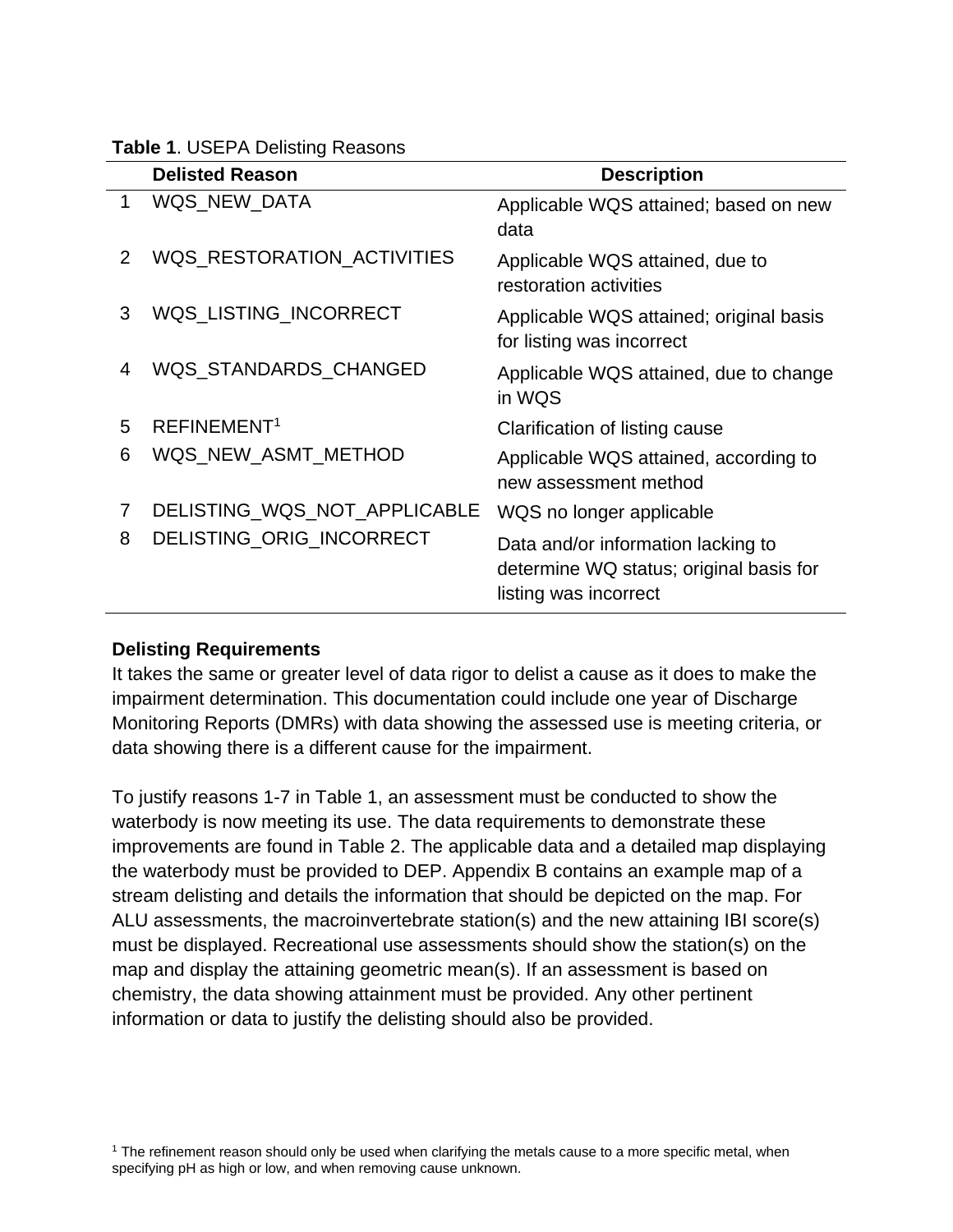| <b>Assessed Use</b>                 | <b>Delisting Data Requirements</b>                                                                                                                                                                                                                                                                                                                                                                                                                                                                                                          |
|-------------------------------------|---------------------------------------------------------------------------------------------------------------------------------------------------------------------------------------------------------------------------------------------------------------------------------------------------------------------------------------------------------------------------------------------------------------------------------------------------------------------------------------------------------------------------------------------|
| Aquatic Life -<br>macroinvertebrate | Aquatic macroinvertebrate data, collected using DEP data<br>collection protocols (Shull and Lookenbill 2018), that generates<br>an IBI score above the attainment benchmark set by the<br>sampling protocol. Multiple stations are required to bracket<br>land use changes, nonpoint and point source influences, and<br>any other influences that could affect water quality within the<br>potential delisted waterbody.                                                                                                                   |
| Aquatic Life -<br>chemistry         | Chemistry results must demonstrate that the applicable<br>criterion is being met as set forth in 25 Pa. Chemistry data<br>used to delist must have been collected more recently than,<br>and have been collected as frequent or more frequently than<br>the data used to list the waterbody.                                                                                                                                                                                                                                                |
| Recreation                          | The geometric mean of 5 consecutive samples collected on<br>different days during a 30-day period must be below the<br>criterion: during the swimming season, for Escherichia coli, a<br>maximum 126 cfu/100 ml, and no greater than a 10%<br>digression of 410 cfu/100 ml (for the same samples collected<br>in the same 30-day duration interval); and during the<br>remainder of the year, for fecal coliforms, 2,000 cfu/100 ml, as<br>described in the Bacteriological Assessment Method for<br>recreational use section of this book. |
| Potable Water<br>Supply             | Sampling should target the critical period when criteria<br>digressions or excursions are expected. Samples must be<br>collected at the point of withdrawal prior to the treatment<br>process. Results must demonstrate that the applicable<br>criterion is being met 99% of the time as set forth in 25 Pa.<br>Code Chapters 93 and 96.                                                                                                                                                                                                    |
| <b>Fish Consumption</b>             | Fish tissue results showing the improved contamination level<br>and the recommended fish advisory change.                                                                                                                                                                                                                                                                                                                                                                                                                                   |

**Table 2**. Data Requirements for Delisting 303(d) Waters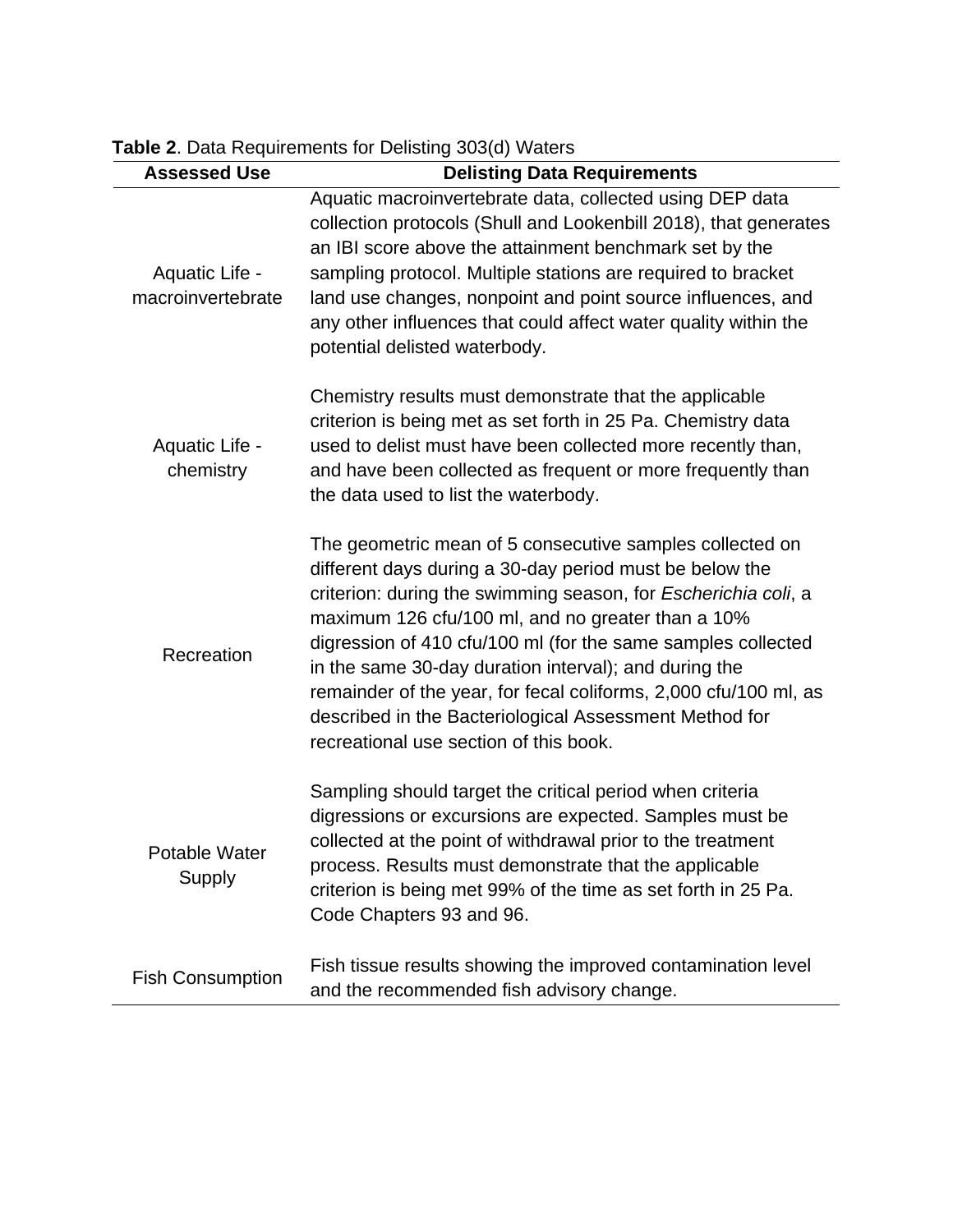# **Delisting Clarifications**

# Category 4b

Moving a pollutant from Category 5 to Category 4b (i.e., delisting) requires additional documentation that must be provided at the time of the assessment determination. According to USEPA's 2006 Integrated Report guidance document, DEP must document that the six following elements are addressed for a 4b delisting to be approved:

- 1. Identification of segment and statement of problem causing the impairment;
- 2. Description of pollution controls and how they will achieve water quality standards;
- 3. An estimate or projection of the time when WQS will be met;
- 4. Schedule for implementing pollution controls;
- 5. Monitoring plan to track effectiveness of pollution controls; and
- 6. Commitment to revise pollution controls, as necessary.

Details on each of the six elements are provided within USEPA's 2006 Integrated Report guidance document. It is important to note that a Consent Order Agreement also meets the six elements and can be used for approval.

To move a waterbody from Category 4b to either Category 1 or 2, documentation must be provided showing the facility is in compliance with their permit conditions and/or their discharge is no longer the cause of impairment.

## Cause and Listing Date Refinement

The cause listing date is the year a cause of impairment is first reported on the Integrated Report. Each cause of impairment has its own listing date, or "Date First Listed". This information allows USEPA to track how long it takes TMDLs to be generated after a pollutant is placed on the 303(d) list. It is also useful information for other causes placed on Category 4c.

In most reassessment cases involving the same causes the listing date is carried over; however, if an existing TMDL does not address the new impairment (e.g., a new source enters the watershed), DEP may choose to create a new listing date (Figure 1). For example, if low pH from Acid Mine Discharges was a cause of impairment first listed in 2002, but a new assessment completed in 2021 determines that the existing TMDL (addressing only Acid Mine Discharges on a portion of the watershed) does not address the new source (e.g., Atmospheric Deposition), then the listing date for pH would be 2022. In this example, the new listing date acknowledges that the nature of the cause is now different and an existing TMDL does not cover the new impairment.

Given the previous example, it may be concluded that a cause of impairment can have multiple listing dates because of multiple sources; however, only one listing date can be assigned to a cause. This is due to the way the USEPA tracks listing date information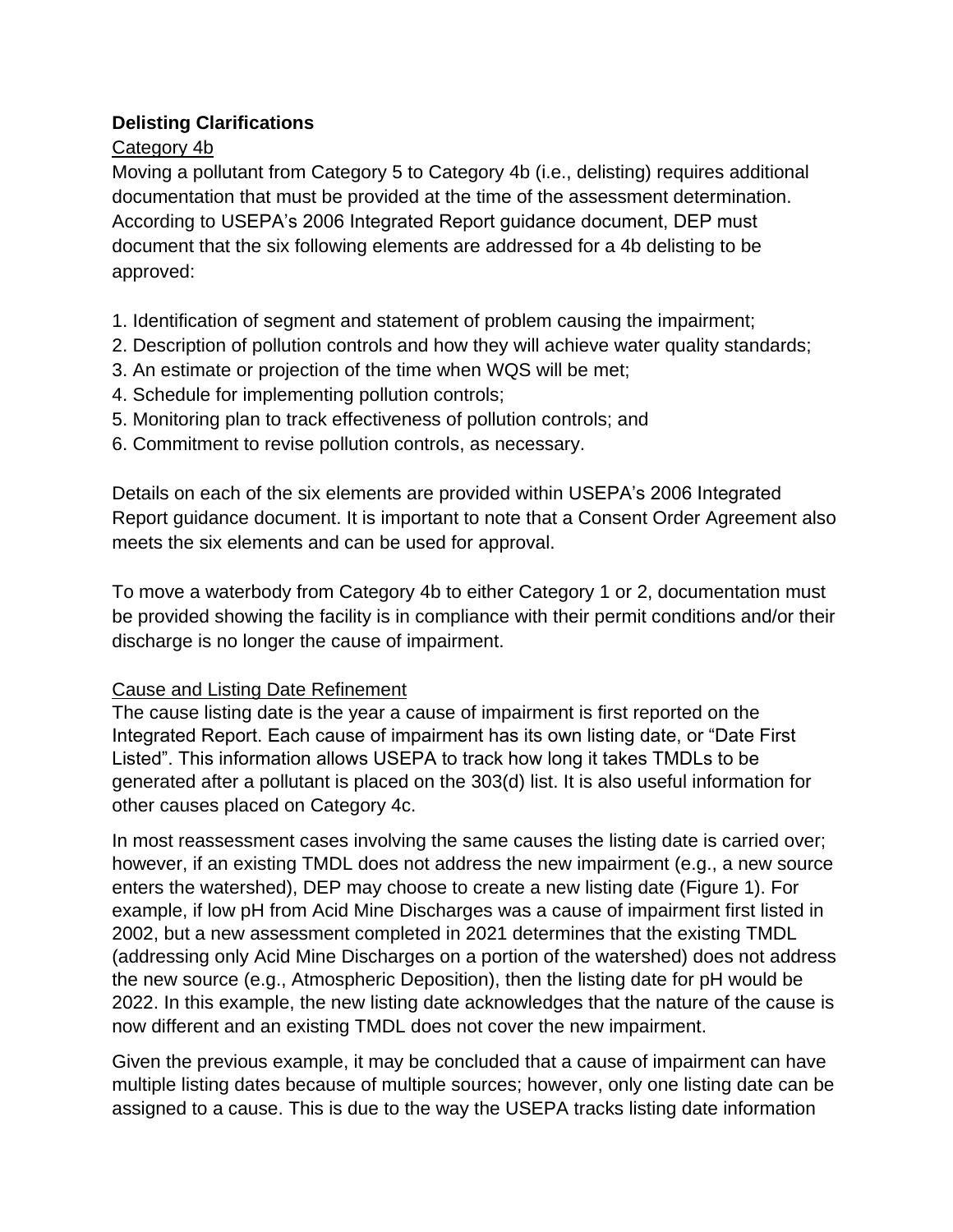through the Assessment, Total Maximum Daily Load (TMDL) Tracking and Implementation System (ATTAINS). In cases where a cause may have multiple sources, the oldest listing much be retained regardless of whether a new source (even if it is not covered by a TMDL) is discovered. For example, if Organic Enrichment was first listed in 2002 with a source of "Dam or Impoundment", but a reassessment in 2021 determines a newly discovered source, "Combined Sewer Overflow", is also contributing to the Organic Enrichment impairment, the listing date for Organic Enrichment would remain 2002.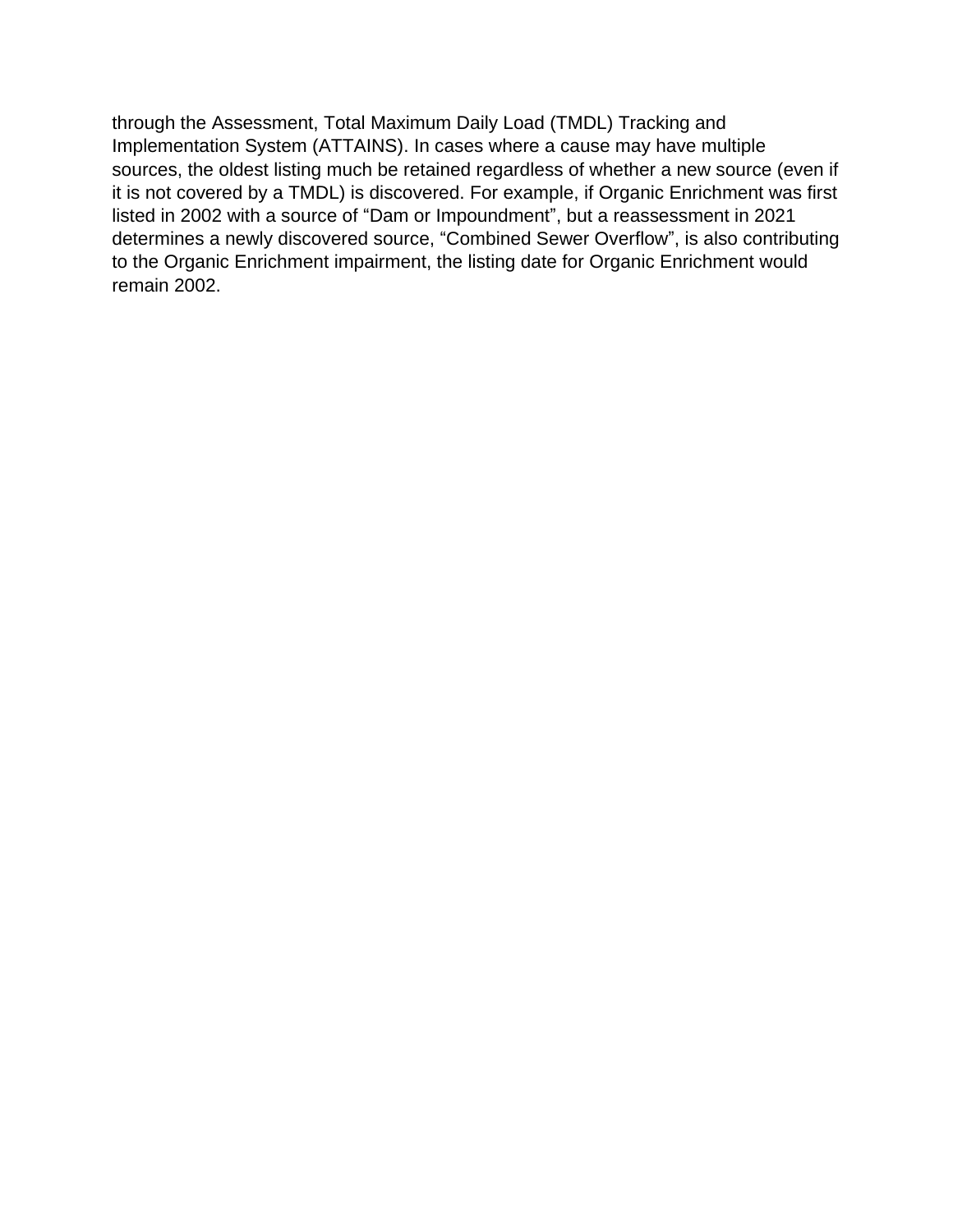

**Figure 1**. Cause and listing date decision process for reassessments.